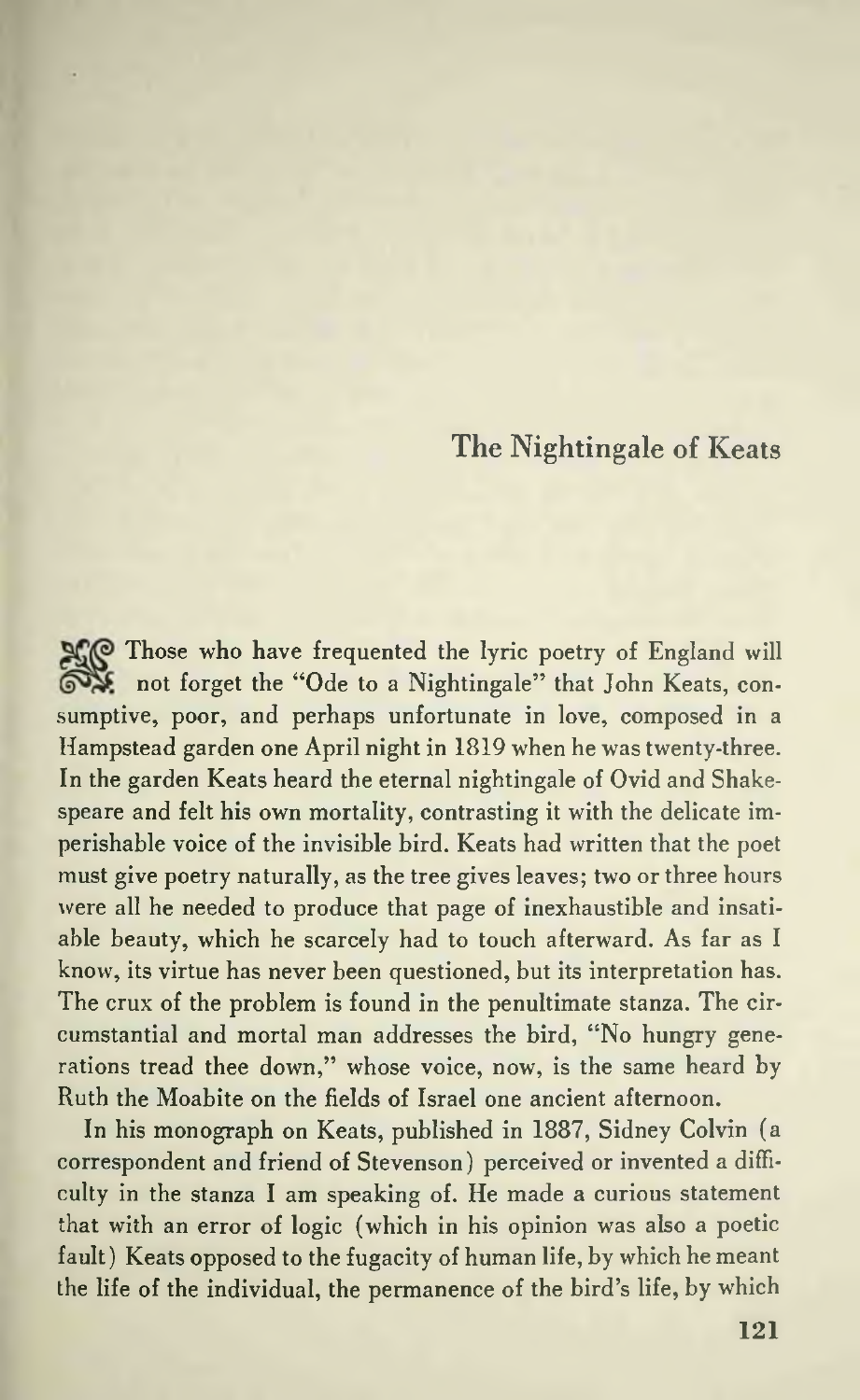he meant the life of the species. In 1895 Bridges repeated the accusation; F. R. Leavis approved it in 1936 and added that the fallacy included in the concept naturally proved the intensity of the feeling that engendered it. In the first stanza of his poem Keats had called the nightingale a Dryad; another critic, Garrod, quoted that epithet in all seriousness to express the opinion that the bird was immortal because it was a dryad, a divinity of the forests. Amy Lowell wrote more accurately that the reader who had a spark of imaginative or poetic sense would perceive at once that Keats did not refer to the nightingale singing at that moment, but to the species.

Those are five opinions from five critics of the past and the present; of them all I find the dictum of the North American writer Amy Lowell the least vain; but I deny the opposition she postulated between the ephemeral nightingale of that night and the generic nightingale. I suspect that the key, the exact key to the stanza, is to be found in a metaphysical paragraph by Schopenhauer, who never read the poem.

The "Ode to a Nightingale" was written in 1819; the second volume of *The World as Will and Idea* appeared in 1844. In Chapter 41 we read:

**Let us ask ourselves sincerely whether the swallow of this summer is a different one than the swallow of the first summer, and whether the miracle of bringing something forth from nothingness has really occurred millions of times between the two, to be mocked an equal number of times by absolute annihilation. Whoever hears me say that this cat playing here now is the same one that frolicked and romped in this place three hundred years ago may think of me what he will, but it is a stranger madness to imagine that he is fundamentally different.**

In other words, the individual is somehow the species, and the nightingale of Keats is also the nightingale of Ruth.

Keats, who could write without exaggerated injustice that he knew nothing, that he had read nothing, divined the Greek spirit from the pages of a schoolboy's dictionary; a very subtle proof of that divination or re-creation is his intuitive recognition of the Platonic nightingale in the dark nightingale of a spring evening. Keats, who was perhaps incapable of defining the word *archetype*, anticipated one of Schopenhauer's theses by a quarter of a century.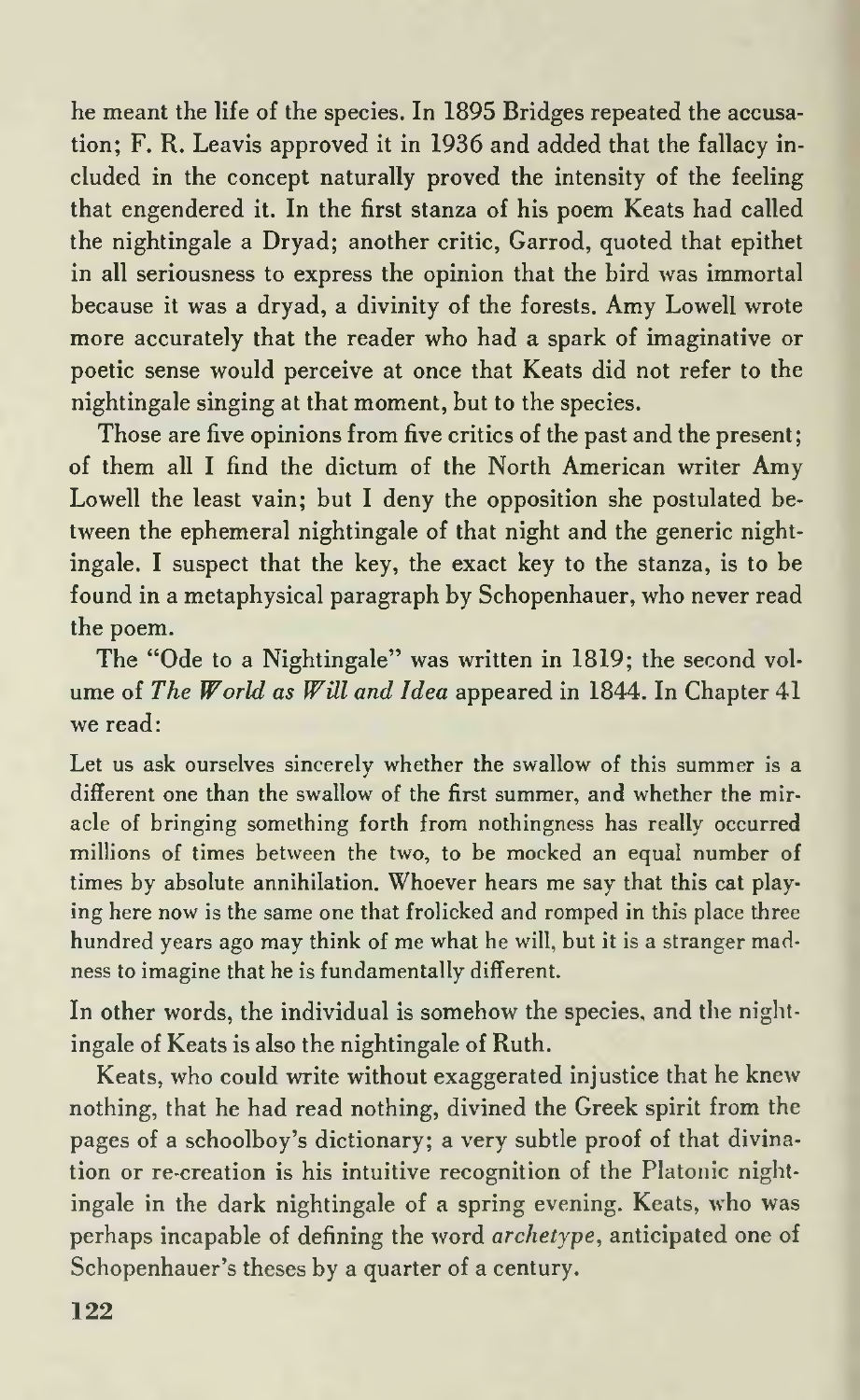Now that one difficulty has been clarified, there is still another one, of a very different nature. Why did Garrod and Leavis and the others not find this obvious interpretation?<sup>1</sup> Leavis was a professor at one of the colleges of Cambridge, the city that in the seventeenth century was the meeting place of the Cambridge Platonists and gave them their name; Bridges wrote a Platonic poem entitled "The Fourth Dimension"; the mere enumeration of those facts seems to aggravate the enigma. If I am not mistaken, the reason derives from something essential in the British mind.

Coleridge observes that all men are born Aristotelians or Platonists. The latter feel that classes, orders, and genres are realities; the former, that they are generalizations. For the latter, language is nothing but an approximative set of symbols; for the former, it is the map of the universe. The Platonist knows that the universe is somehow a cosmos, an order; that order, for the Aristotelian, can be an error or a fiction of our partial knowledge. Across the latitudes and the epochs, the two immortal antagonists change their name and language: one is Parmenides, Plato, Spinoza, Kant, Francis Bradley; the other, Heraclitus, Aristotle, Locke, Hume, William James. In the arduous schools of the Middle Ages they all invoke Aristotle, the master of human reason (*Convivio*, IV, 2), but the nominalists are Aristotle; the realists, Plato. The English nominalism of the fourteenth century reappears in the scrupulous English idealism of the eighteenth century; the economy of Occam's formula, *entia non sunt multiplicanda praeter necessitatem,* permits or prefigures the no less precise *esse est percipi*. Men, said Coleridge, are born Aristotelians or Platonists; one can state of the English mind that it was born Aristotelian. For that mind, not abstract concepts but individual ones are real; not the generic nightingale, but concrete nightingales. It is natural, it is perhaps inevitable, that in England the "Ode to a Nightingale" is not understood correctly.

Please do not read reprobation or disdain into the foregoing words. The Englishman rejects the generic because he feels that the indi-

**1 To these must be added the poet of genius, William Butler Yeats, who in the first stanza of "Sailing to Byzantium" speaks of "Those dying generations" of birds, with a deliberate or involuntary allusion to the "Ode." See T. R. Henn,** *The Lonely Tower* **(1950), p. 211.**